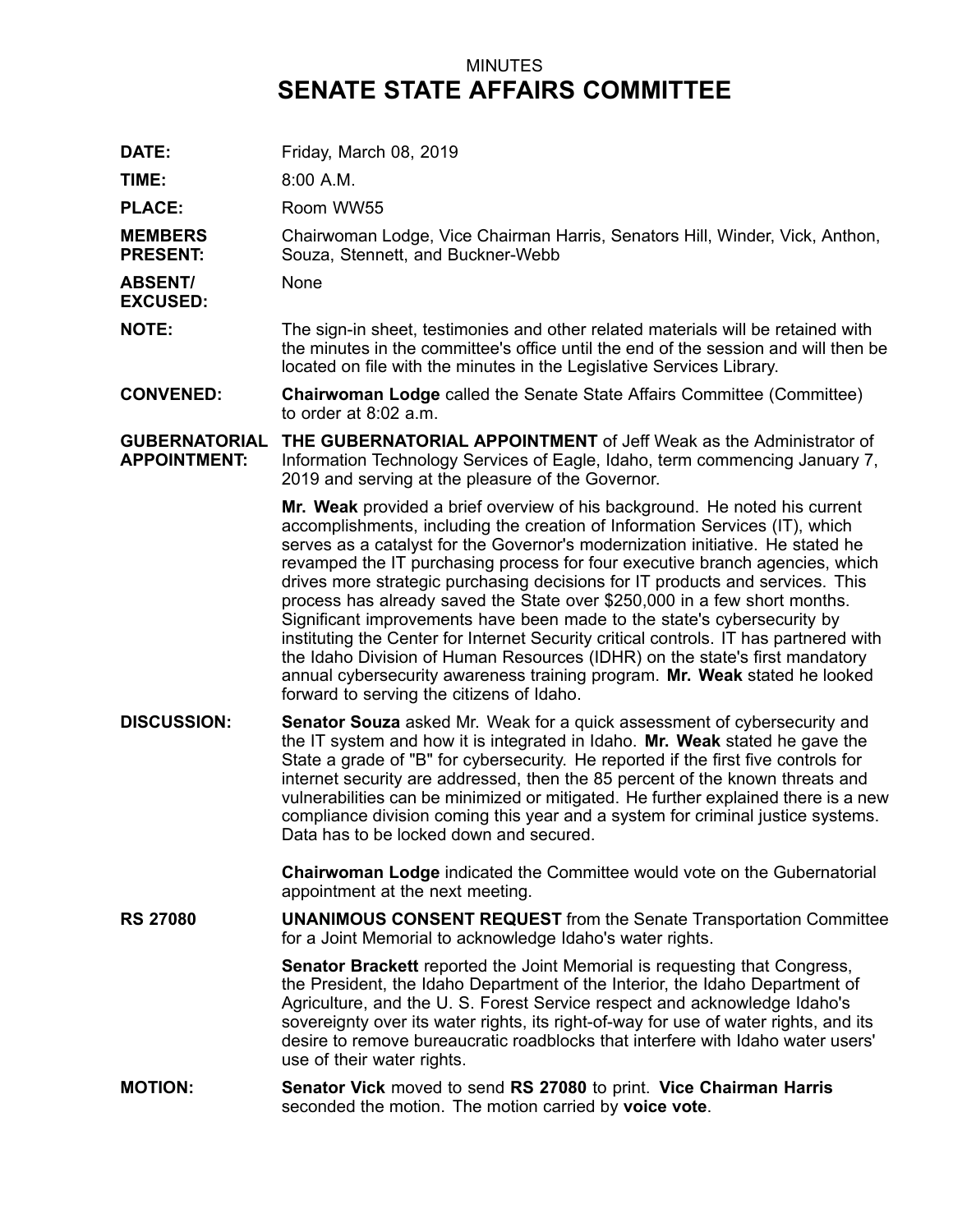**RS 27013C1 UNANIMOUS CONSENT REQUEST** from the Senate Education Committee relating to Charter Schools.

> **Senator Winder** reported charter schools are public schools supported by taxpayer dollars, but too many of those dollars flow right out of the classroom to make interest payments on bonds. Traditional public schools have access to credit enhancements and other financing tools that help lower interest rates on bonds. This bill would create <sup>a</sup> credit enhancement to help seasoned, stable, public charter schools obtain lower interest rates on bonds so more taxpayer money can stay in the schools. No legal obligation would be created for the State, but <sup>a</sup> moral obligation would be created.

**Senator Winder** noted there is no required expenditure from the General Fund. This bill calls for creating <sup>a</sup> separate fund in the State Treasury to give lenders comfort that if no other money is available, there is <sup>a</sup> backstop to cover <sup>a</sup> potential missed payment. The Legislature may appropriate new money or transfer from existing funds for this purpose with no minimum or specific amount required. Participating schools are required to pay into the fund.

- **MOTION: Senator Souza** moved to send **RS 27013C1** to print. **Senator Hill** seconded the motion. The motion carried by **voice vote**.
- **RS 27075 UNANIMOUS CONSENT REQUEST** from the Senate Education Committee relating to Superintendent and Chief Administrator Evaluations.

**Senator Lent** reported this legislation assists school boards to complete required annual evaluations for superintendents. It provides sample evaluation criteria, which is approved by the Idaho State Board of Education (ISBE), or allows the school boards to create their own customized superintendent evaluation based on core elements from the ISBE. The intent is to clarify the process and allow school boards to bring focus to <sup>a</sup> minimal number of key performance indicators associated with student achievement. Additionally, this will utilize existing reporting and bring uniformity to the process of accountability concerning senior level leadership in the Local Education Agencies (LEAs).

## **MOTION : Senator Buckner-Webb** moved to send **RS 27075** to print.

**Senator Hill** queried why this bill was brought so late in the session. **Senator Lent** explained there was more to the bill originally, but decided to cut it back to this level this year.

**Senator Anthon** seconded the motion. The motion carried by **voice vote**.

**RS 27050, RS 27051, AND RS 27052 UNANIMOUS CONSENT REQUEST** from the Senate Local Government and Tax Committee Relating to Rule Rejections.

> **Senator Hill** explained Senator Rice was unable to be at the meeting, but these are resolutions in order to reject certain dockets of the rules that the Senate Local Government and Tax Committee agreed upon.

**MOTION: Senator Hill** moved to send **RS 27050**, **RS 27051**, and **RS 27052** to print. **Vice Chairman Harris** seconded the motion. The motion carried by **voice vote**.

**RS 27073 RELATING TO RESIDENTIAL SOLAR ENERGY SYSTEM DISCLOSURE ACT (RSESDA)** to add <sup>a</sup> new chapter to Idaho's protection title.

> **Senator Winder** reported this proposed legislation adds <sup>a</sup> new chapter to Idaho's consumer protection title to provide that all retailers of solar energy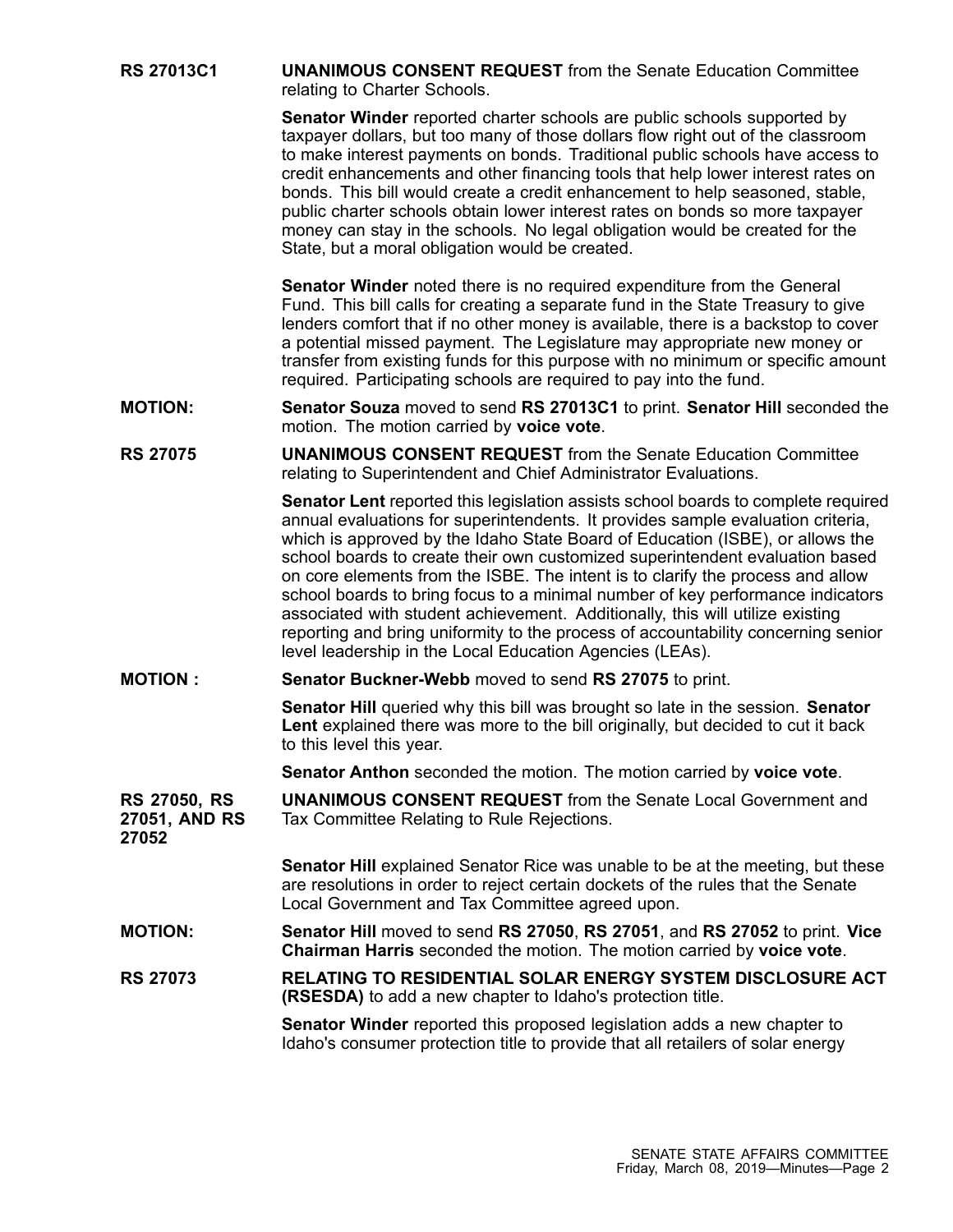systems sold to residential consumers deliver certain disclosures in writing. This would protect the consumer and discourage the growing practice of over-representing the performance of the solar energy product, which is typically not discoverable until months, if not years, after the sale. It is also common that they are misrepresenting affiliations with utility companies or other energy-related service providers. The chapter provides the Attorney General with the consumer protection powers standard to other chapters in Idaho's consumer protection title.

- **MOTION: Senator Anthon** moved to send **RS 27073** to print. **Senator Vick** seconded the motion. The motion carried by **voice vote**.
- **PASSED THE** Chairwoman Lodge passed the gavel to Vice Chairman Harris.

## **RS 27079 RELATING TO CAMPAIGN FINANCE**.

**Chairwoman Lodge** reported this legislation is the work of the Interim Campaign Finance Committee (ICFC), made up of five members from the House and five members from the Senate. The ICFC met six times throughout the spring, summer, and fall of 2018. This bill, which reflects the work of the ICFC, will update filing deadlines for reporting independent expenditures and electioneering communications. Certain disclosures and definitions updates are required by this proposed legislation. **Chairwoman Lodge** stated this is late because of corrections to the previous bill **S1114**.

**MOTION: Senator Anthon** moved to send **RS 27079** to print. **Senator Winder** seconded the motion. The motion carried by **voice vote**.

## **PASSED THE** Vice Chairman Harris passed the gavel to Chairwoman Lodge.

**GAVEL:**

**GAVEL:**

**H 124 RELATING TO THE MILITARY** to revise provisions regarding the Model State Code of Military Justice.

> **Major Stephen Stokes**, Staff Judge Advocate, Idaho National Guard, Military Division, reported this legislation seeks to amend and update Idaho Code, Title 46, Chapter 10, Militia and Military Affairs (MMA) to align with the Uniform Code of Military Justice, which was revised by the federal Military Justice Act of 2016. He noted the revisions seek to: 1.) avoid duplication of processes and procedures where local law enforcement (LLE) can satisfy adjudication of offenses and align the MMA with the civilian code where practical; 2.) establish consistency across cases to produce more uniform application of the law; enhance continuity of legal processes when transitioning from state to federal status; retain uniquely military processes for uniquely military offenses; and apply these changes to Army National Guard, Air National Guard, and militia upon activation; 3.) implement key changes that include modernizing the criminal code to add offenses such as computer crimes, workplace retaliation, revenge porn, and credit card fraud; update definitions of processes regarding court martial panel composition; and eliminate offenses where LLE would prosecute the crime, for example, driving under the influence (attachment 1).

**DISCUSSION: Vice Chairman Harris** inquired about the definition of the word "dueling" in the bill. **Major Stokes** gave <sup>a</sup> brief historical definition and explained that "dueling" was an offense in military code and <sup>a</sup> historical carryover.

> **Senator Winder** queried what types of crime victims are included in the proposed legislation. **Major Stokes** stated the change in Idaho Code mirrors the Idaho Constitution. The victim has <sup>a</sup> right to notification and to appear and participate in proceedings throughout the life of the proceedings. In the current version, those rights do not exist in statutory authority. This bill adds protections to the victims in the event they are not being involved in military criminal tribunals.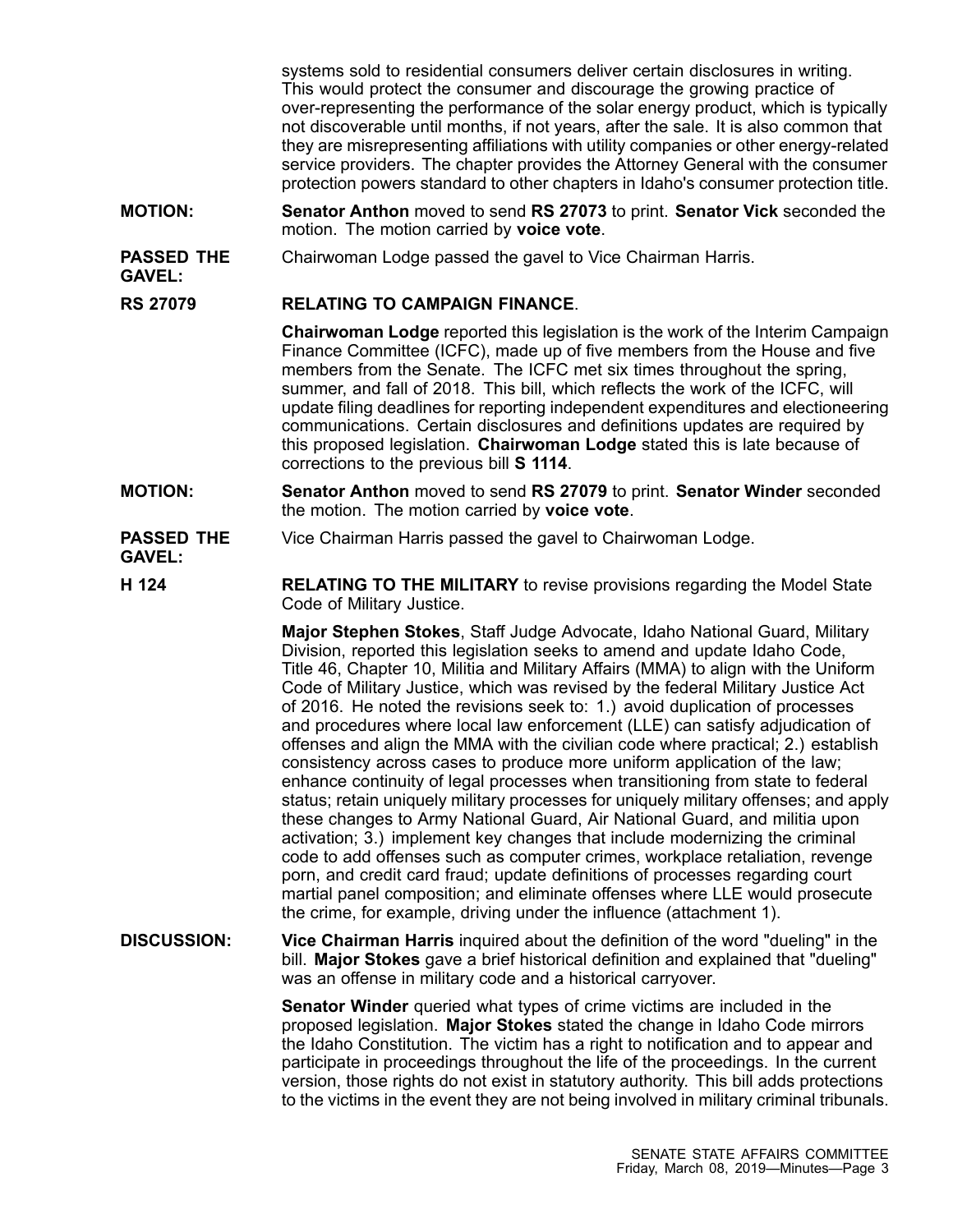**Senator Hill** referred to the rights of victims to be protected from the accused and asked if there had been any comments or resistance from others. **Major Stokes** remarked this has not been an issue.

**Senator Buckner-Webb** queried if civilian employees on military bases are covered. **Major Stokes** stated civilians are not covered. The military justice system only applies to National Guard members. He noted if <sup>a</sup> civilian commits <sup>a</sup> crime against <sup>a</sup> member, Idaho courts would handle those offenses.

- **MOTION: Senator Anthon** moved to send **H 124** to the floor with <sup>a</sup> **do pass** recommendation. **Senator Souza** seconded the motion. The motion carried by **voice vote.**
- **S 1178 RELATING TO EXPLODING TARGETS** to make Idaho Code on State lands consistent with federal land laws.

**Senator Stennett** reported this legislation is to make Idaho Code on state lands consistent with federal land laws prohibiting exploding targets during the designated fire season. Exploding targets refers to any device for use as <sup>a</sup> target consisting of flammable substances or substances capable of exploding when struck.

**Senator Stennett** indicated use of these devices has caused catastrophic wildfires that have endangered lives, burned hundreds of thousands of acres, and cost millions of dollars. This legislation would expand Idaho Code to prohibit exploding targets on any state land, classify the crime as <sup>a</sup> misdemeanor, and reiterates <sup>a</sup> judge's discretion for sentencing terms and cost recovery for damages. This legislation does not apply to private property or any public or private shooting range that has <sup>a</sup> permit or governmental approval (attachment 2).

**Senator Stennett** noted the most popular kind of exploding target, which can be purchased at most department stores, are binary exploding targets. These targets are ammonium nitrate and aluminum powder. Once the two substances are mixed, they become explosive. Tannerite exploding targets are some of the most popular. Arson is already covered under Idaho Code and is <sup>a</sup> felony. **Senator Stennett** referred to several major fires in Idaho that were started from exploding targets (attachment 3).

- **DISCUSSION:** A discussion ensued with **Senator Stennett**, **Vice Chairman Harris**, **Senators Anthon** and **Vick** regarding fire permits, gun ranges, the exclusion of private land, and the window of time for fire season. They discussed the guidelines on federal lands, state codes, and the expansion of burning season dates, making them consistent with federal code.
- **TESTIMONY: Brian Haagenson**, Division Administrator, Operations, Idaho Department of Lands (IDL), provided information on the firearms-related fires and the use of guns to shoot at exploding targets. He noted that prior to 2017 any firearms-related fires caused by <sup>a</sup> firearms-related incident were tracked only as <sup>a</sup> miscellaneous fire. A reduction of this type of risk during the closed fire season would be <sup>a</sup> positive outcome.
- **DISCUSSION: Senator Vick** and **Mr. Haggenson** discussed starting <sup>a</sup> fire illegally, the expenses of firefighting, and the banning of exploding targets during fire season.
- **TESTIMONY: Jonathon Openheimer**, Government Relations Director, Idaho Conservation League, testified in support of the bill. He stated fires in Idaho are <sup>a</sup> big concern. In answer to <sup>a</sup> question posed by Senator Hill, he remarked it was better to